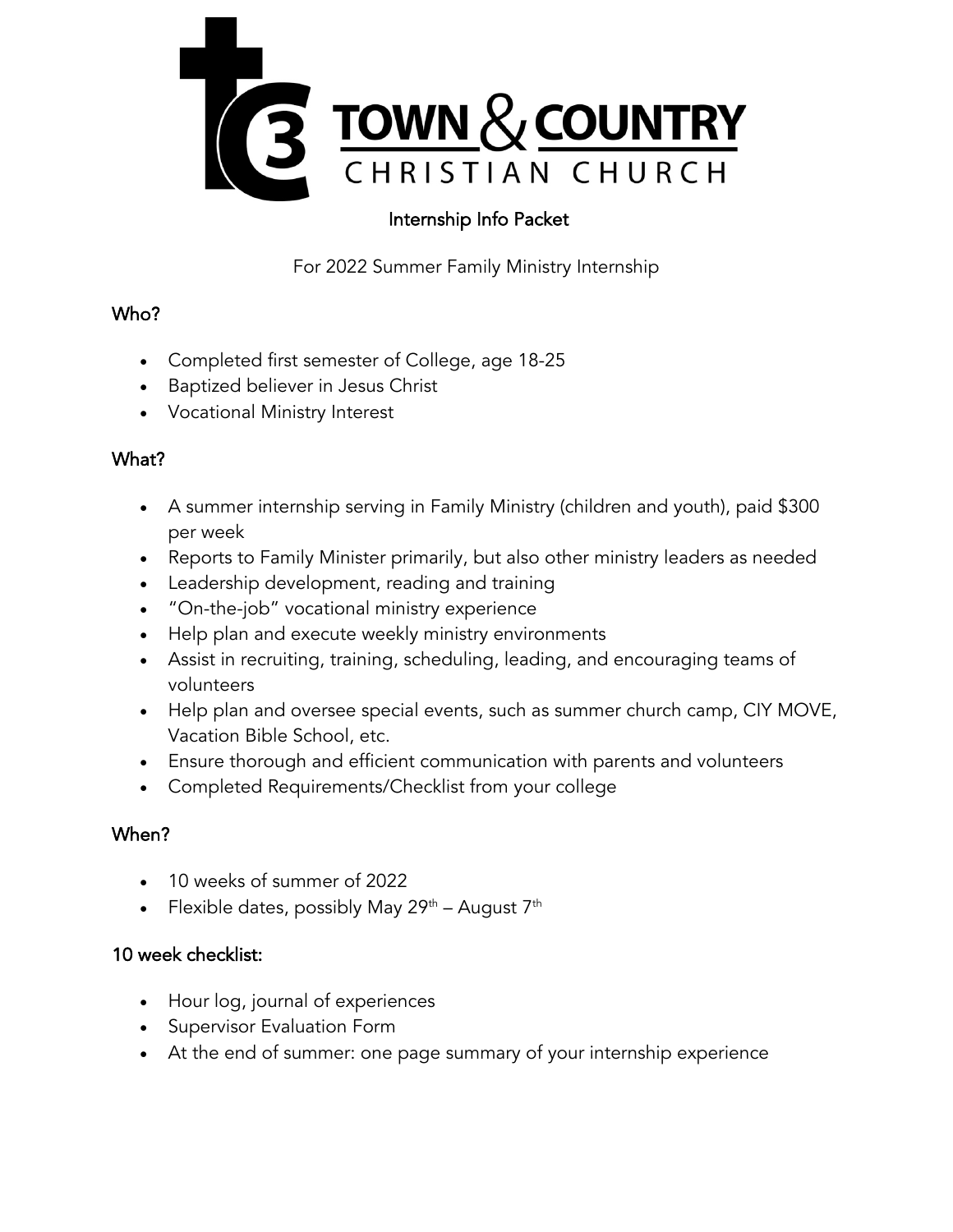## Qualifications:

- Maintain a close walk with God: A personal, active, and growing personal relationship with God through Jesus Christ.
- Has a passion for children and families.
- Able to identify and empathize with the personal and individual needs of a child
- Personable, friendly, warm, and approachable.
- Be teachable
- Has an "extra mile" mentality.
- Must fulfill the designated time requirements
- Maintain a professional appearance
- No alcohol or drug use
- Pursue purity and integrity in your relationships, dress, behavior, thoughts, actions, and word.
- Spend time in prayer to be in tune with God's plan for your ministry.
- Displays mature spiritual leadership with a servant's heart.
- Strong verbal and written communication skills.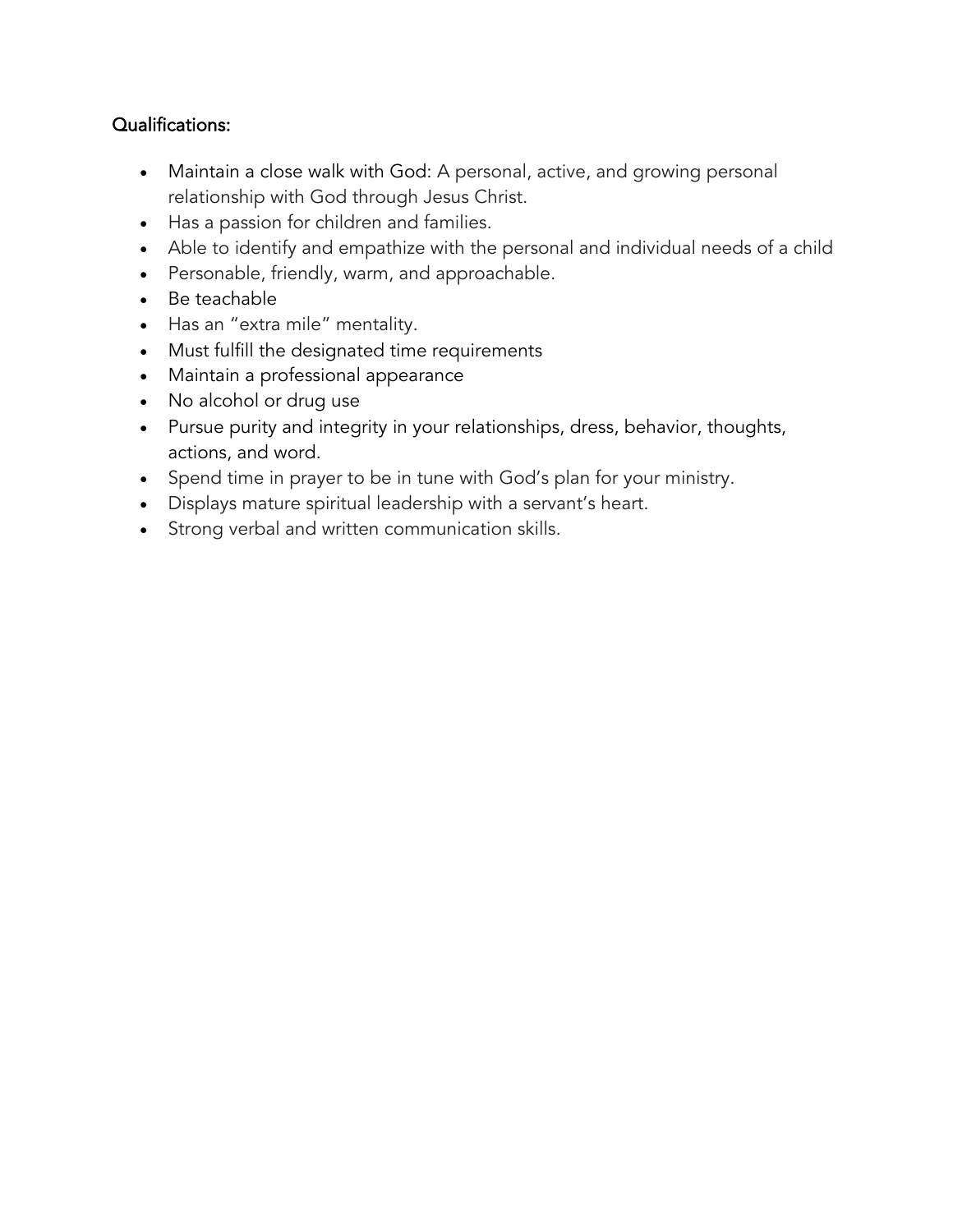### FAQ's:

#### What do I wear?

Clothes. Seriously. Pants/jeans during office hours. Shorts are okay when you're doing activities with students. Look nice on Sundays. You represent yourself and Town & Country Christian Church so typically something like "business casual."

#### What is my schedule?

With the summer schedule, this might change weekly. Report to Family Minister to see what is needed each week. Typically, it will be a Sunday- Thursday workweek with a Monday or Tuesday Staff meeting, Wednesday & Sunday evening youth ministry event (5-9pm), and Sunday morning ministry events (7:30am-1pm)

#### Where will I stay?

Town & Country Christian Church will provide a host home for you. This will be a church member. They are not required to provide meals for you although they likely will provide some and invite you to be a part of their family in various ways. It would be a good idea for you to say "yes."

#### What age groups should I expect to work with?

Although you will primarily work with nursery-6th grade students, you will have opportunities and expectations in other aspects of church life like Early Childhood Ministry, Elementary Ministry, Youth Ministry, Hospital calls, Funerals, etc. You will have a tremendous opportunity to work alongside a unique group of ministry leaders. Some in their first year, others in their 35<sup>th</sup>, some in their 20's and some in their 60's. You will get a broad range of experience at TC3.